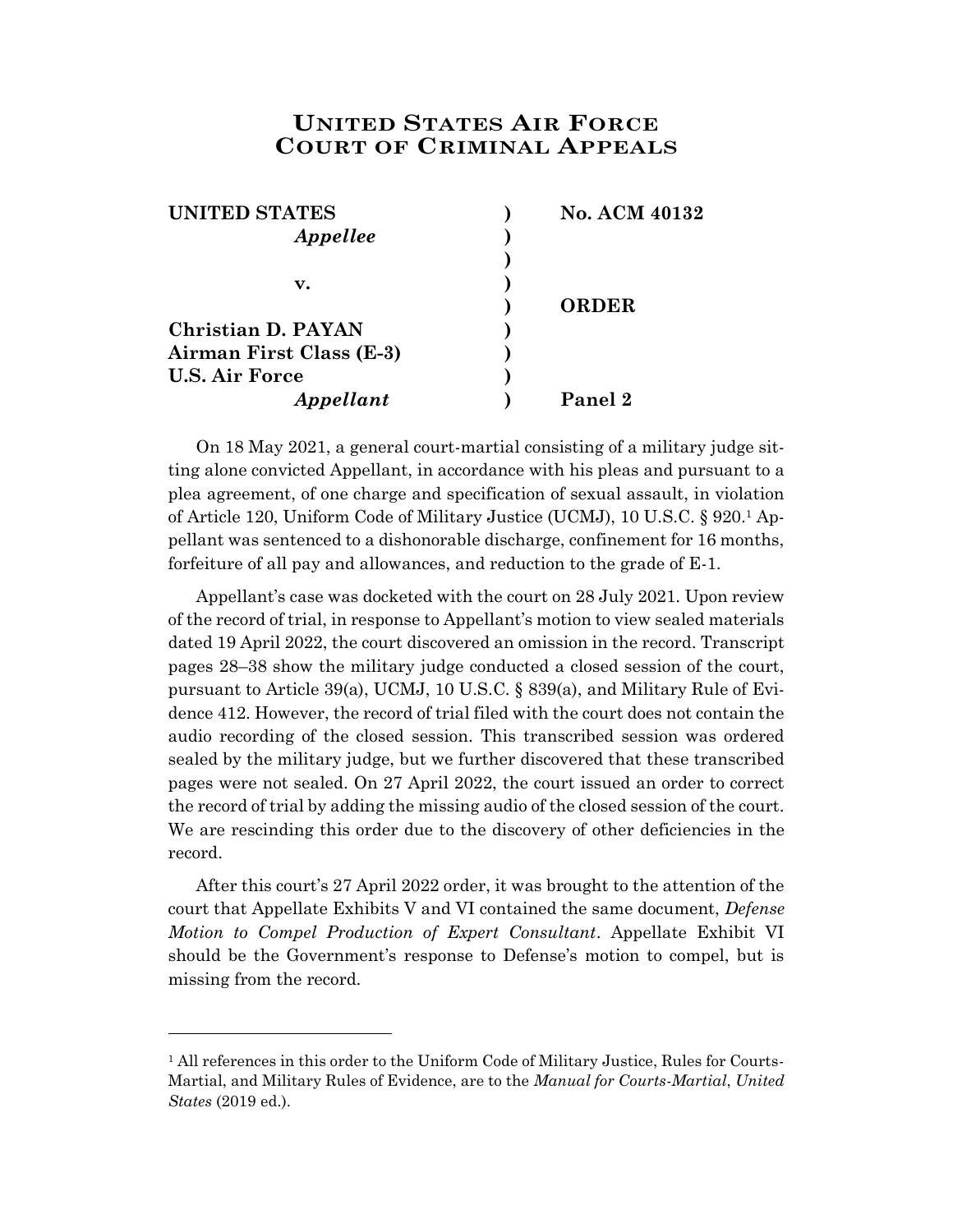The record of trial must contain "[a] substantially verbatim recording of the court-martial proceedings except sessions closed for deliberations and voting." Rule for Courts-Martial (R.C.M.) 1112(b)(1). Further, R.C.M 1112(d) provides for correction of a record of trial found to be incomplete or defective after authentication. R.C.M. 1112(d)(2)–(3) describes the procedure for the military judge to take corrective action for an incomplete record. Once a superior court returns a record to the military judge for correction, the military judge must give notice of the proposed correction to the parties and permit the parties to examine and respond to the proposed change.

Accordingly it is by the court on this 28th day of April, 2022,

## **ORDERED:**

The Government shall take all steps necessary to ensure that transcript pages 28–38 in the possession of any government office, Appellant, counsel for Appellant (trial and appellate), or any other known copy, be retrieved and destroyed if a paper copy, or destroyed if an electronic copy.<sup>2</sup>

However, if appellate defense counsel, and appellate government counsel, possess transcript pages 28–38, counsel are authorized to retain copies of these transcript pages until completion of our Article 66, UCMJ, 10 U.S.C. § 866, review of Appellant's case, to include the period for reconsideration in accordance with JT. CT. CRIM. APP. R. 31. After this period, appellate defense counsel and appellate government counsel shall destroy any retained copies of transcript pages 28–38 in their possession.

The Clerk of Court will ensure transcript pages 28–38 are properly sealed in the record retained by the court.

## **It is further ordered:**

l

The record of trial in Appellant's case is returned to the Chief Trial Judge, Air Force Trial Judiciary, for correction under R.C.M. 1112(d) to account for the missing audio of the closed session of court, missing Appellate Exhibit VI, and any other portion of the record that is determined to be missing or defective hereafter, after consultation with the parties. *See* [Article 66\(g\), UCMJ,](https://advance.lexis.com/document/?pdmfid=1000516&crid=3088a0bc-de35-4d39-b733-83bdf52f3141&pddocfullpath=%2Fshared%2Fdocument%2Fcases%2Furn%3AcontentItem%3A5Y28-5FN1-FJDY-X0TD-00000-00&pdcontentcomponentid=7814&pdshepid=urn%3AcontentItem%3A5Y13-98S1-DXC8-755H-00000-00&pdteaserkey=sr0&pditab=allpods&ecomp=gxdsk&earg=sr0&prid=90b8d4c5-c62f-4eb2-9532-51ad2389862a) [10](https://advance.lexis.com/document/?pdmfid=1000516&crid=3088a0bc-de35-4d39-b733-83bdf52f3141&pddocfullpath=%2Fshared%2Fdocument%2Fcases%2Furn%3AcontentItem%3A5Y28-5FN1-FJDY-X0TD-00000-00&pdcontentcomponentid=7814&pdshepid=urn%3AcontentItem%3A5Y13-98S1-DXC8-755H-00000-00&pdteaserkey=sr0&pditab=allpods&ecomp=gxdsk&earg=sr0&prid=90b8d4c5-c62f-4eb2-9532-51ad2389862a)  [U.S.C. §](https://advance.lexis.com/document/?pdmfid=1000516&crid=3088a0bc-de35-4d39-b733-83bdf52f3141&pddocfullpath=%2Fshared%2Fdocument%2Fcases%2Furn%3AcontentItem%3A5Y28-5FN1-FJDY-X0TD-00000-00&pdcontentcomponentid=7814&pdshepid=urn%3AcontentItem%3A5Y13-98S1-DXC8-755H-00000-00&pdteaserkey=sr0&pditab=allpods&ecomp=gxdsk&earg=sr0&prid=90b8d4c5-c62f-4eb2-9532-51ad2389862a)  $866(g)$ ; R.C.M. 1112(d)(2)–(3). After the military judge makes the necessary corrective measures, the record of trial will be returned to this court for completion of its appellate review under Article 66(d), UCMJ, 10 U.S.C.  $§ 866(d).$ 

<sup>2</sup> The base legal office may maintain a sealed copy in accordance with Department of the Air Force Manual 51-203, *Records of Trial*, ¶ 9.3.6 (21 Apr. 2021).